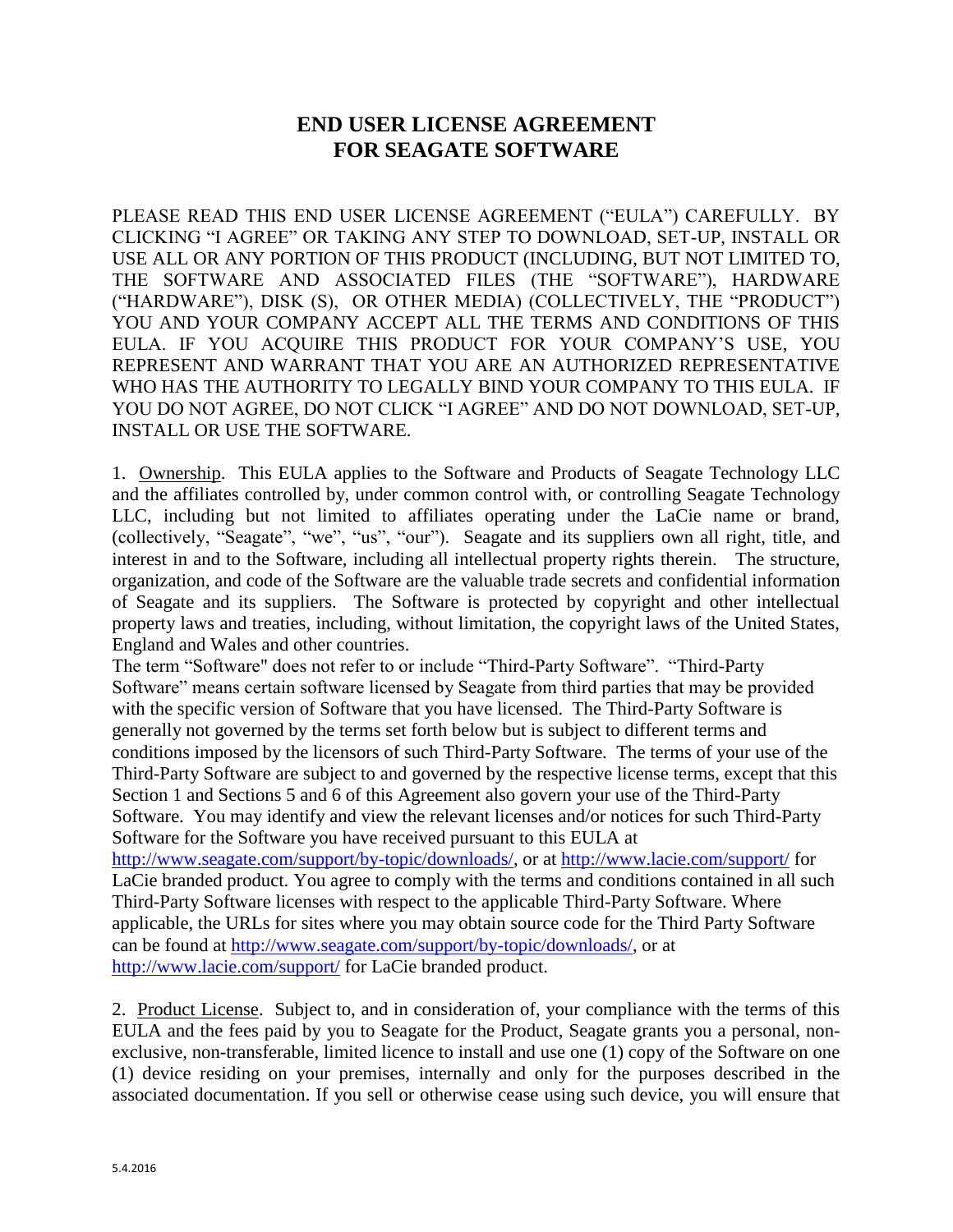all copies of the Software have been deleted from such device. Use of some third party software included on the media provided with the Product may be subject to terms and conditions of a separate license agreement; this licence agreement may be contained in a "Read Me" file located on the that accompanies that Product. The Software includes components that enable you to link to and use certain services provided by third parties ("Third Party Services"). Your use of the Third Party Services is subject to your agreement with the applicable third party service provider. Except as expressly stated herein, this EULA does not grant you any intellectual property rights in the Product. Seagate and its suppliers reserve all rights not expressly granted to you. There are no implied rights.

2.1 Software. You are also permitted to make a single copy of the Software strictly for backup and disaster recovery purposes. You may not alter or modify the Software or create a new installer for the Software. The Software is licensed and distributed by Seagate for use with its storage products only, and may not be used with non-Seagate storage product.

- 3. Restrictions. You are not entitled to do any of the following:
	- a. Create derivative works based on the Product or any part or component thereof, including, but not limited to, the Software;
	- b. Without prejudice to provision 2.1, reproduce the Product, in whole or in part;
	- c. Except as expressly authorized by Section 11 below, sell, assign, license, disclose, or otherwise transfer or make available the Product, in whole or in part, to any third party;
	- d. Alter, translate, disassemble, decompile, recompile, merge, adapt or attempt to reverse engineer the Product or any part or component thereof, except and only to the extent that such activity is expressly permitted by applicable law notwithstanding this contractual prohibition;
	- e. Use the Product to provide services to third parties;
	- f. Take any actions that would cause the Software to become subject to any open source licence agreement if it is not already subject to such an agreement; and
	- g. Remove or alter any proprietary notices or marks on the Product.

4. Updates. If you receive an update or an upgrade to, or a new version of, any Software ("Update") you must possess a valid licence to the previous version in order to use the Update. All Updates provided to you shall be subject to the terms and conditions of this EULA. If you receive an Update, you may continue to use the previous version(s) of the Software in your possession, custody or control. Seagate shall have no obligation support the previous versions of the Software upon availability of an Update. Seagate has no obligation to provide support, maintenance, Updates, or modifications under this EULA.

5. NO WARRANTY. THE PRODUCT AND THE THIRD PARTY SOFTWARE ARE OFFERED ON AN "AS-IS" BASIS AND NO WARRANTY, EITHER EXPRESS OR IMPLIED, IS GIVEN. SEAGATE AND ITS SUPPLIERS EXPRESSLY DISCLAIM AND EXCLUDE, TO THE MAXIMUM EXTENT PERMITTED BY APPLICABLE LAW, ALL WARRANTIES, CONDITIONS UNDERTAKINGS OR REPRESENTATIONS OF ANY KIND, WHETHER STATUTORY, EXPRESS OR IMPLIED, INCLUDING, BUT NOT LIMITED TO, IMPLIED WARRANTIES OF MERCHANTABILITY, SATISFACTORY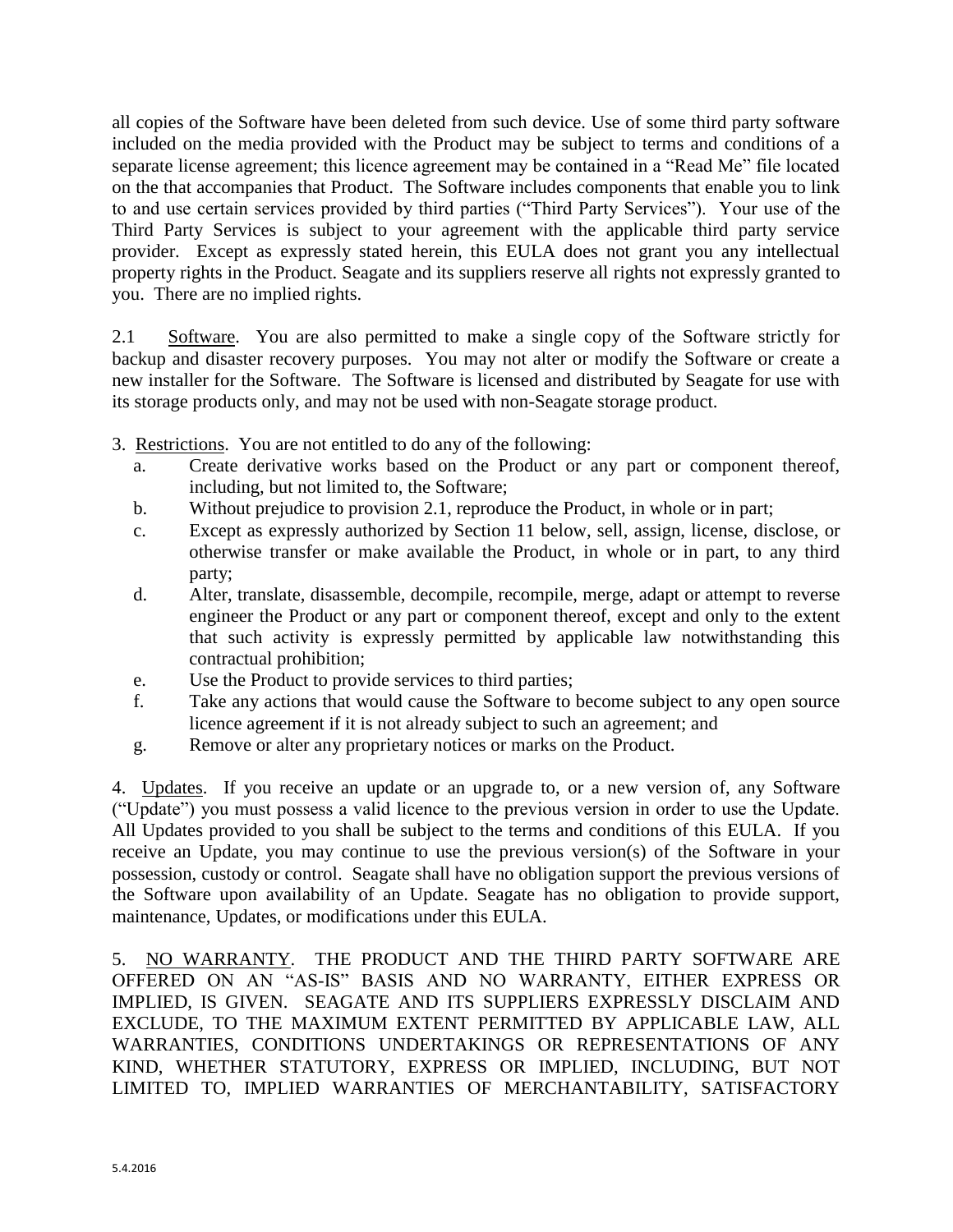QUALITY, FITNESS FOR A PARTICULAR PURPOSE AND NON-INFRINGEMENT. SEAGATE DOES NOT PROVIDE THE THIRD PARTY SERVICES AND MAKES NO WARRANTIES WITH RESPECT TO THE THIRD PARTY SERVICES. THE USE OF THE THIRD PARTY SERVICES IS AT YOUR RISK.

6. EXCLUSION OF INCIDENTAL, CONSEQUENTIAL, AND CERTAIN OTHER DAMAGES. SUBJECT TO PROVISION 7.1 AND TO THE MAXIMUM EXTENT PERMITTED BY APPLICABLE LAW, IN NO EVENT SHALL SEAGATE OR ITS LICENSORS OR SUPPLIERS BE LIABLE FOR:

- 6.1 ANY SPECIAL, INCIDENTAL, PUNITIVE, INDIRECT, OR CONSEQUENTIAL LOSSES OR DAMAGES WHATSOEVER;
- 6.2 DAMAGES AND/OR LOSSES FOR: (A) ECONOMIC LOSS; (B) LOSS OF ACTUAL OR ANTICIPATED PROFITS; (C) LOSS OF BUSINESS, BUSINESS OPPORTUNITY OR BUSINESS REVENUE; (D) LOSS OF ANTICIPATED SAVINGS; (E) LOSS OF GOODWILL; (F) LOSS OF CONFIDENTIAL OR OTHER INFORMATION, LOSS OF, DAMAGE TO, OR CORRUPTION OF, DATA; (G). BUSINESS INTERRUPTION;(H) LOSS OF PRIVACY; (I) FAILURE TO MEET ANY DUTY INCLUDING REASONABLE CARE, AND FOR NEGLIGENCE, WHETHER ANY OF THE AFOREMENTIONED LOSSES OR DAMAGES ARE DIRECT, INDIRECT OR CONSEQUENTIAL,

ARISING OUT OF OR IN ANY WAY RELATED TO THE USE OF OR INABILITY TO USE THE PRODUCT OR ANY PART OR COMPONENT THEREOF OR RELATED SERVICE, OR ANY THIRD PARTY SERVICES OR OTHERWISE UNDER OR IN CONNECTION WITH ANY PROVISION OF THE EULA, EVEN IN THE EVENT OF THE FAULT, TORT (INCLUDING NEGLIGENCE), MISREPRESENTATION, STRICT LIABILITY, BREACH OF CONTRACT, BREACH OF STATUTORY DUTY OR BREACH OF WARRANTY OF SEAGATE OR ITS LICENSORS OR SUPPLIERS, AND EVEN IF SEAGATE OR ITS LICENSORS OR SUPPLIER HAS BEEN ADVISED OF THE POSSIBILITY OF SUCH DAMAGES OR LOSSES, OR IF THEY WERE FORESEEABLE, AND NOTWITHSTANDING ANY FAILURE OF THE ESSENTIAL PURPOSE OF THIS AGREEMENT OR ANY REMEDY.

- 7. LIMITATION OF LIABILITY.
- 7.1 NOTHING IN THIS EULA SHALL EXCLUDE OR LIMIT EITHER PARTY'S LIABILITY TO THE OTHER PARTY FOR: a. DEATH OR PERSONAL INJURY CAUSED BY THAT PARTY'S NEGLIGENCE; b. FOR FRAUD OR FRAUDULENT MISREPRESENTATION; c. ANY BREACH OF THE IMPLIED TERMS AS TO TITLE AS SET OUT IN SECTION 12 SALE OF GOODS ACT 1979 OR SECTION 2 SUPPLY OF GOODS AND SERVICES ACT 1982; d. ANY OTHER LIABILITY THAT CANNOT, AS A MATTER OF LAW, BE EXCLUDED OR LIMITED.
- 7.2 SUBJECT TO PROVISIONS 7.1 AND 6, NOTWITHSTANDING ANY DAMAGES OR LOSSES THAT YOU MIGHT INCUR FOR ANY REASON WHATSOEVER, THE ENTIRE LIABILITY OF SEAGATE AND ANY OF ITS SUPPLIERS UNDER ANY PROVISION OF THIS EULA AND YOUR EXCLUSIVE REMEDY HEREUNDER SHALL BE LIMITED TO, AND IN NO EVENT WILL SEAGATE OR ITS SUPPLIERS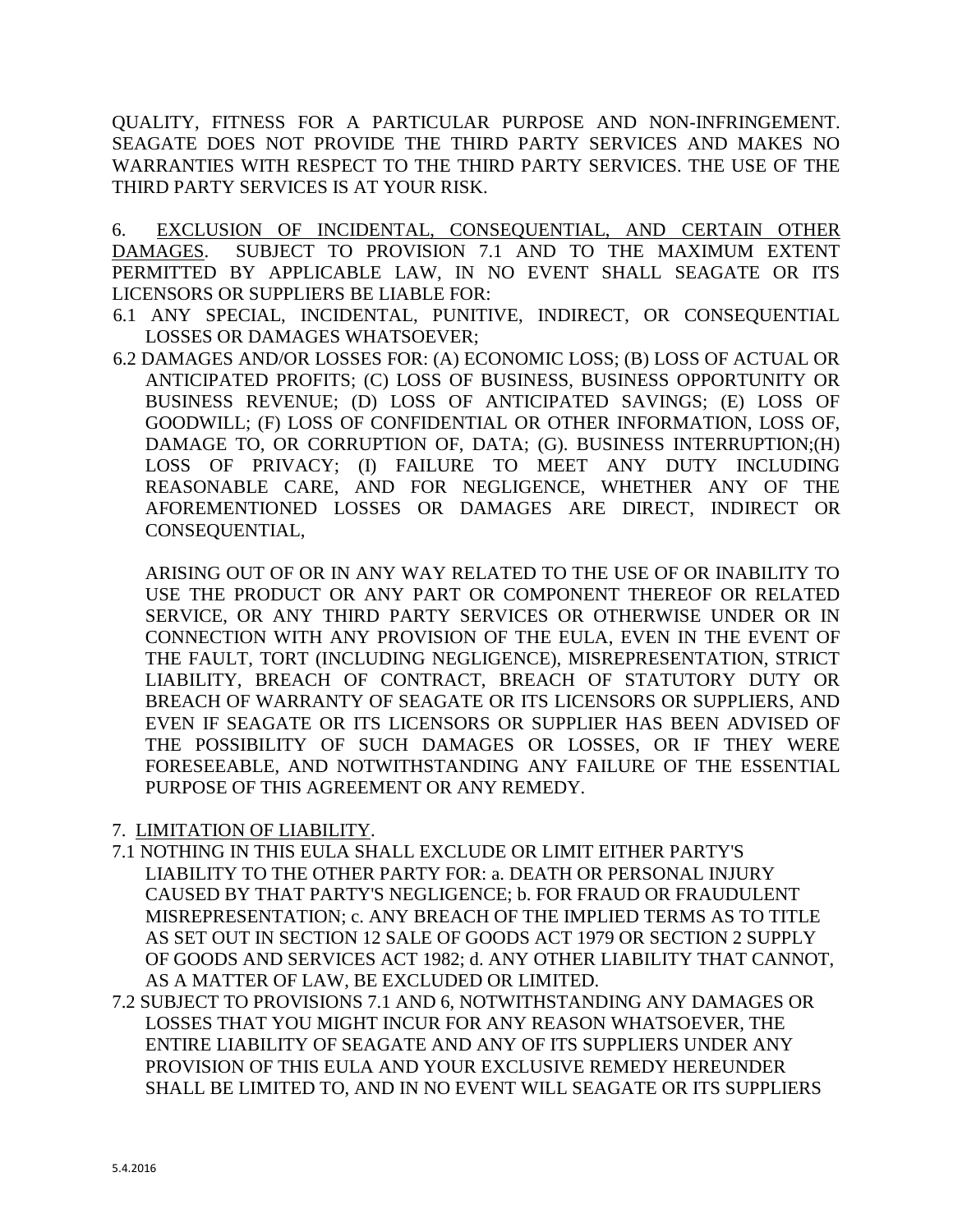## TOTAL CUMULATIVE LIABILITY EXCEED, THE FEES PAID BY YOU TO SEAGATE FOR THE PRODUCT. ADDITIONALLY, IN NOT EVENT SHALL SEAGATE'S LICENSORS OR SUPPLIERS BE LIABLE FOR ANY DAMAGE OF ANY KIND.

8. Privacy. Seagate's collection, use and disclosure of personally identifiable information in connection with your use of the Product is governed by Seagate's Privacy Policy which is located at [http://www.seagate.com/legal-privacy/privacy-policy/.](http://www.seagate.com/legal-privacy/privacy-policy/) As further described in Seagate's Privacy Policy, certain Products may include a Product dashboard which allows users to manage Product settings, including but not limited to use of anonymous statistical usage data in connection with personally identifiable information. You agree to Seagate's collection, use, and disclosure of your data in accordance with the Product dashboard settings selected by you for the Product, or in the case of transfer as described in Section 11, you agree to the settings selected by the prior licensee unless or until you make changes to the settings.

9. Indemnification. By accepting the EULA, you agree to indemnify and otherwise hold harmless Seagate, its officers, employees, agents, subsidiaries, affiliates, and other partners from any direct, indirect, incidental, special, consequential or exemplary damages arising out of, relating to, or resulting from your use of the Product or any other matter relating to the Product including, without limitation, use of any of the Third Party Services.

10. International Trade Compliance**.** The Software and any related technical data made available for download under this EULA are subject to the customs and export control laws and regulations of the United States ("U.S.") and subject to the customs and export laws and regulations of England and Wales. Further, under U.S. law, the Software and any related technical data made available for download under this EULA may not be sold, leased or otherwise transferred to restricted countries, or used by a restricted end-user (as determined on any one of the U.S. government restricted parties lists, found at http://www.bis.doc.gov/complianceandenforcement/liststocheck.htm) or an end-user engaged in activities related to weapons of mass destruction including, without limitation, activities related to designing, developing, producing or using nuclear weapons, materials, or facilities, missiles or supporting missile projects, or chemical or biological weapons. You acknowledge that you are not a citizen, national, or resident of, and are not under control of the governments of Cuba, Iran, North Korea, Sudan or Syria; are not otherwise a restricted end-user as defined by U.S. export control laws; and are not engaged in proliferation activities. Further, you acknowledge that you will not download or otherwise export or re-export the Software or any related technical data directly or indirectly to the above-mentioned countries or to citizens, nationals, or residents of those countries, or to any other restricted end-user or for any restricted end-use.

11. General. (a) This EULA between you and Seagate is (except as otherwise stated in this EULA) governed by and construed in accordance with the laws of the State of California without regard to conflict of laws principles. (b) The EULA constitutes the entire agreement between Seagate and you relating to the Product and governs your use of the Product, superseding any prior agreement between you and Seagate relating to the subject matter hereof. (c) If any provision of this EULA is held by a court of competent jurisdiction to be contrary to law, invalid or unenforceable in any respect, such provision will be changed and interpreted so as to best